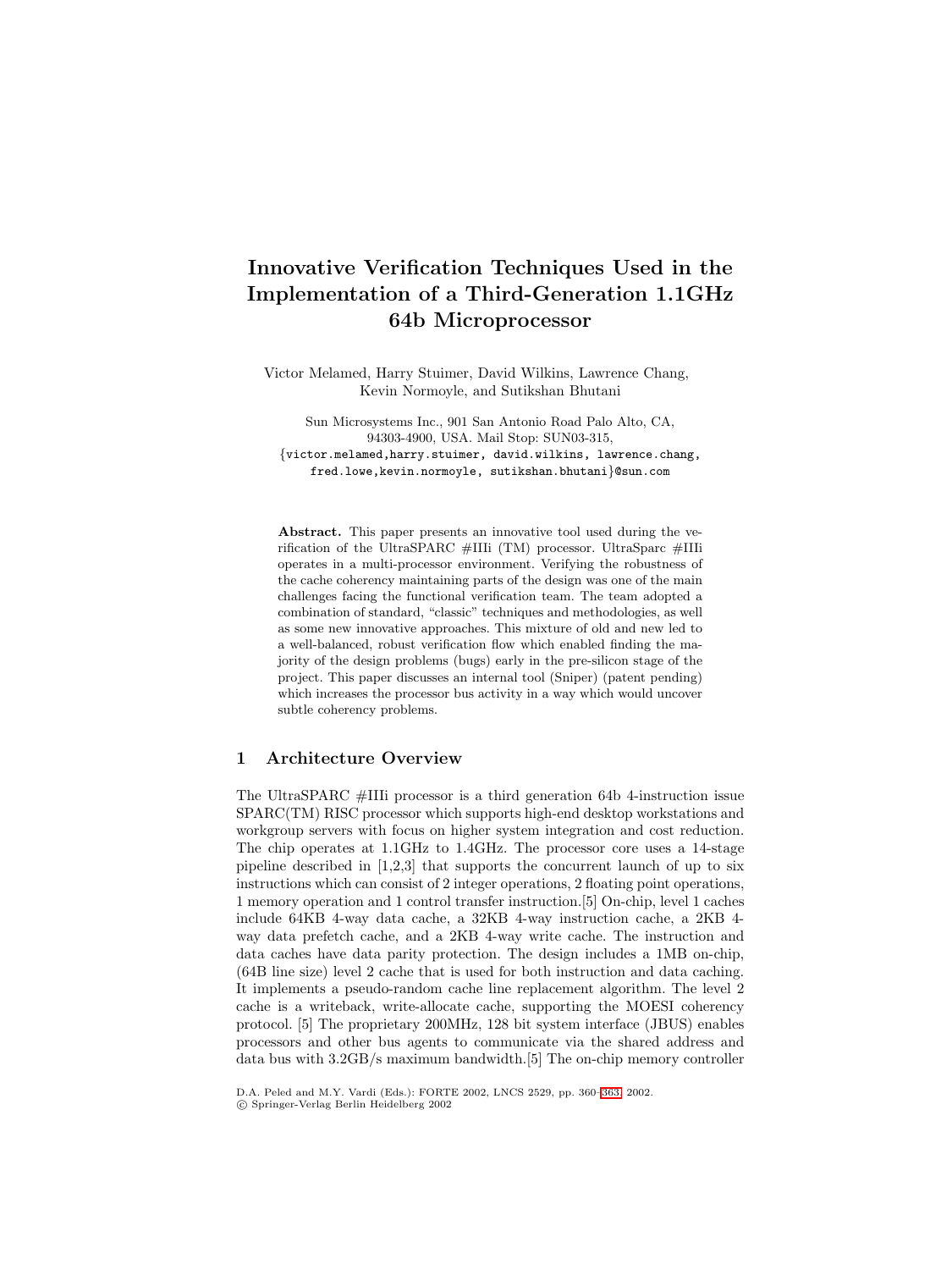supports 133MHz double data rate (DDR1) SDRAM and provides 4.2GB/s per processor off- chip memory bandwidth. A JBUS to PCI bridge was designed simultaneously with the processor and provides access to IO devices which reside on a PCI bus.

## **2 Functional Verification Strategy**

The team adopted a combination of standard, "classic" techniques and methodologies, as well as some new innovative techniques. This combination led to a well-balanced, robust verification flow which enabled catching the majority of the design problems (bugs) in the pre-silicon stage and increased the productivity of the verification team. The UltraSPARC #IIIi processor is binary compatible with previous SPARC processors, so the first natural step in the verification process was to port a significant set of existing Sparc assembly tests which were used to verify previous processors. Many new test cases were written manually but there was an emphasis on the usage of random test generators. Monitors were written to check the correctness of the internal and external interface protocols, as well as to detect internal conditions which were considered errors. This paper will focus on a tool (Sniper) used in the verification process to increase the processor bus activity in a way which would uncover subtle coherency problems. It is important to note that Sniper would not be effective without the strong foundation provided by the overall verification environment.

#### **3 Sniper**

Early on in the project the team realized the need for a programmable, high level bus functional model of UltraSparc #IIIi (TM) that could be instanced in our simulation environment (in place of multiple instances of the verilog model of the CPU) to generate system bus traffic. This high-level model, written in  $C++$ , was called a Simulated JBUS Master (SJM), and models a JBUS compliant processor with a MOESI coherent cache. A simple command language controls the SJM's behavior to provide a very flexible stimulus generator for our verification environment.

Sniper is a tool which was built on top of SJM. The tool works by keeping a history table of the transactions on the processor bus (JBUS) and occasionally issuing transactions to increase the stress on the bus. The transactions issued by Sniper use addresses which are closely correlated to the addresses which appeared on the JBUS previously. They are also non-destructive, meaning that the Sniper generated transactions never modify the data that they access.

Sniper can be tuned through configuration files. The main configuration parameters are: frequency of transaction injection, length of history table, types of transactions that Sniper is allowed to issue and address generation algorithms based on the address history.

Typically, Sniper chooses an address from the address history table (either randomly or the N-th oldest address) and then "shoots" in one of two ways. In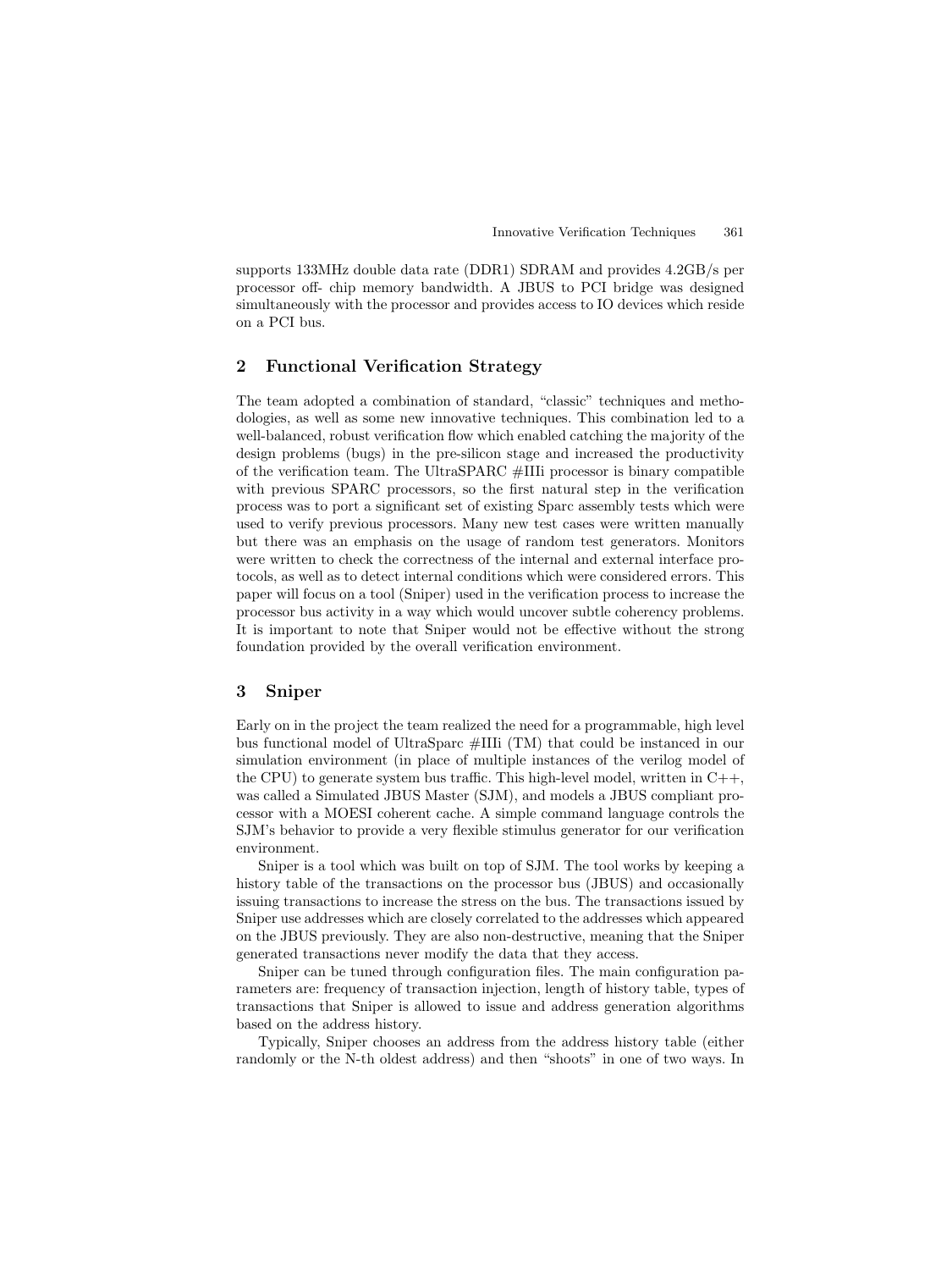#### 362 V. Melamed et al.

a "surrounding" mode Sniper randomly generates an address which is close to the chosen one and can be bigger, equal or smaller. In a "prefetching" mode the address can only be equal or bigger. In both cases the maximum distance between the chosen address and the sniper address can be configured.

Sniper knows which JBUS agents generate the addresses that appear on the bus. It does not enqueue the addresses that it generated itself in the address history table. Enqueueing Sniper's own addresses would create a positive feedback loop and would decrease the efficiency of the tool.

Sniper is essentially a bus noise generator where the noise can be tuned to have a high correlation with the signal. The typical behavior of Sniper will result in lines being "snooped away" from their normal place of residence. Thus, typical Sniper-generated bus activity will include one Sniper-generated transaction to "steal" the line into the cache of a Simulated JBUS Model and then one more transaction where the user of the line requests the line (back). Obviously this increases the traffic on the processor bus and stresses the processor's internal queues and FIFOs, but more importantly, the same line is going back and forth between processors, thus testing logic which may be stalling or bypassing information based on an address match.

Almost any test case which passes without Sniper enabled should pass with Sniper in use since it does not modify any data. Only the tests which perform diagnostic reads from the cache and expect a cache line to be in a particular state are an exception and cannot run with Sniper, and test cases such as these are rare.

The concept was extended to the PCI bus (the system's IO bus) in our environment with only slight modifications. The PCI bus does not support cache coherency, but the idea of generating transactions based on the history of the bus is still valid.

The next extension of Sniper is interesting for bus-to-bus bridges which are historically very difficult to verify. In a configuration where a bridge chip connects bus A and B, Sniper may monitor bus A and issue transactions on bus B, and vice versa. This idea has not yet been implemented.

Sniper does not have to be limited to monitoring bus interfaces. It can also be extended to monitor internal chip signals and interfaces. This would add a predictor property to Sniper since it would know in advance what transactions the processor is about to present to the bus.

A last idea for further Sniper development would be to generate an address as a function of several entries in the history table. Some linear regression curve functions are the obvious first choice here.

## **4 Some Results, Conclusions**

A typical bug caught by Sniper can be described with the following statement: "This is a corner case of a corner case. The test is aligning two transactions next to each other, now comes Sniper and adds a third one". The first family of bugs that Sniper targeted well were corner cases where transactions with related